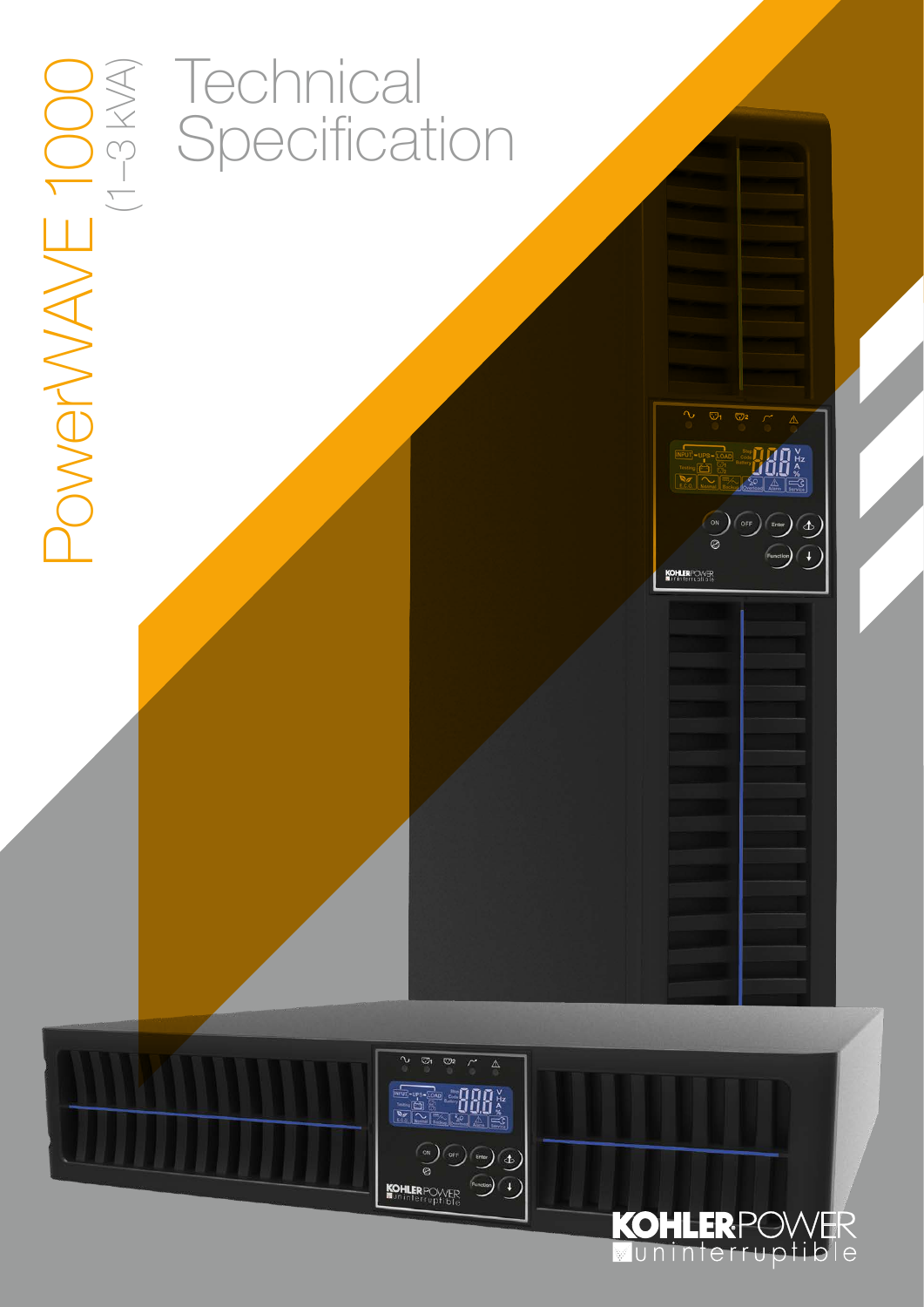# **DOCUMENT CONTROL**

| PDF ISSUE | <b>DATE</b> | <b>REVISION SUMMARY</b>        |
|-----------|-------------|--------------------------------|
| TS_650_00 | 06/04/17    | First Issue                    |
| TS_650_01 | 26/02/19    | Kohler rebranding              |
| TS_650_02 | 08/05/19    | Updated weights and dimensions |
| TS_650_03 | 01/06/22    | Updated weights and dimensions |
|           |             |                                |
|           |             |                                |
|           |             |                                |
|           |             |                                |
|           |             |                                |
|           |             |                                |
|           |             |                                |
|           |             |                                |
|           |             |                                |
|           |             |                                |
|           |             |                                |
|           |             |                                |

# **Useful Contacts**

| www.kohler-ups.co.uk              | Kohler Uninterruptible Power Ltd. web site                 |
|-----------------------------------|------------------------------------------------------------|
| ukservice.ups@kohler.com          | Service department – booking service, fault reporting etc. |
| uktechnicalsupport.ups@kohler.com | Technical queries                                          |
| uksales.ups@kohler.com            | Hardware sales                                             |
| ukservicesales.ups@kohler.com     | Extended warranty agreements etc                           |

All product, product specifications and data are subject to change without notice to improve reliability, function, design or otherwise. Kohler Uninterruptible Power Ltd. has taken every precaution to produce an accurate, complete and easy to understand specification document and will assume no responsibility nor liability for direct, indirect or accidental personal or material damage due to any misinterpretation of, or accidental errors, in this manual.

#### **© 2019 Kohler Uninterruptible Power Ltd.**

This manual may not be copied or reproduced without written permission of Kohler Uninterruptible Power Ltd.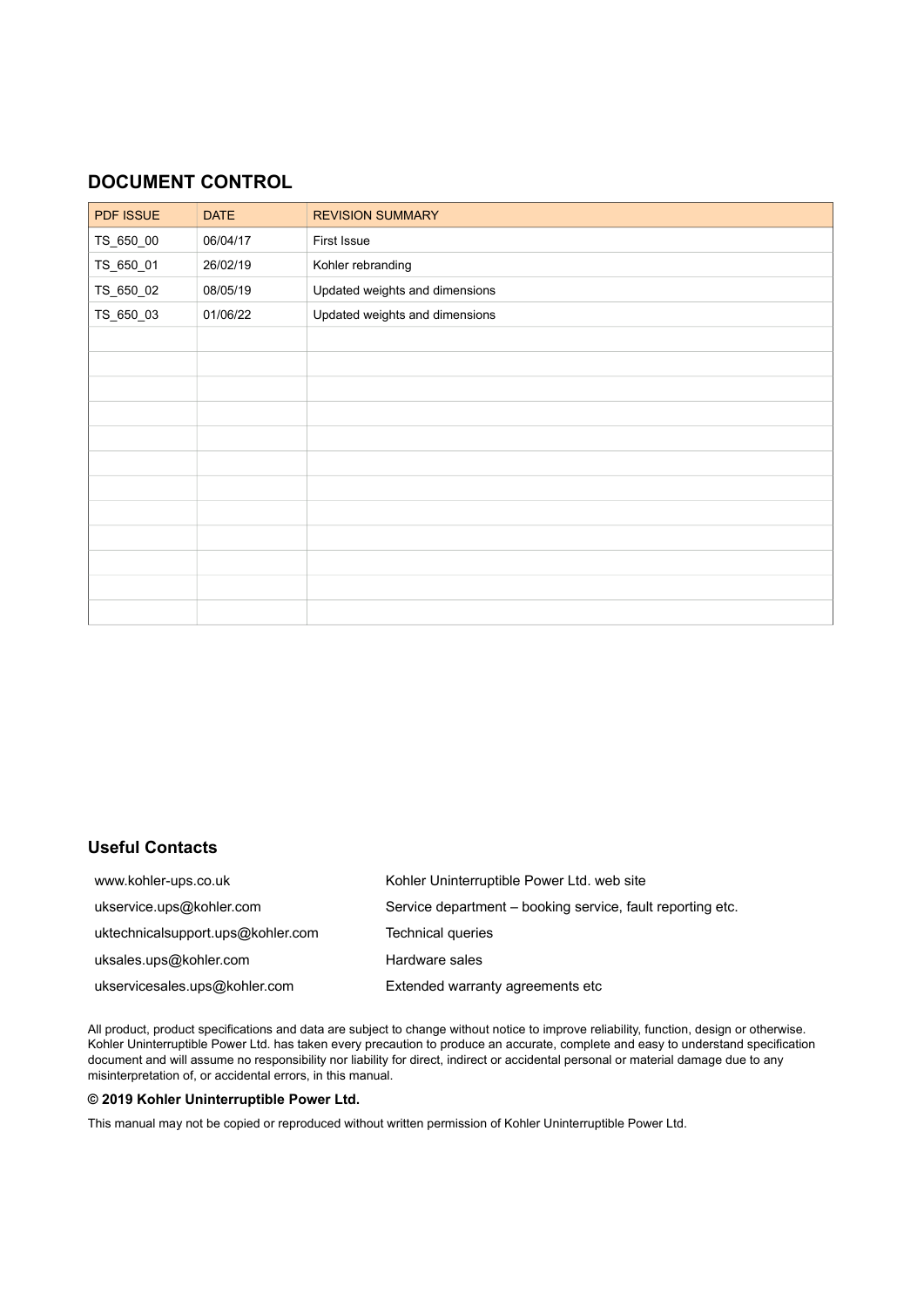# **POWERWAVE 1000 (1-3KVA) UPS SYSTEM DESCRIPTION**

By using the latest technological developments in power engineering, the PowerWAVE 1000 (1-3kVA) represents a new generation of transformerless UPS-System. Its advanced double conversion Voltage and Frequency Independent (VFI) topology responds fully to both the highest availability and environmentally friendly requirements, compliant with IEC 62040-3 (VFI-SS-111) standards.

# **PowerWAVE 1000 (1-3kVA) UPS model range**

The full PowerWAVE UPS range comprises models rated from 1kVA to 10kVA. This specification applies to models in the lower range, rated at 1 kVA, 2 kVA and 3 kVA only, each of which is designed as a self-contained UPS comprising a rectifier, battery charger, inverter, static switch and battery pack. All the models in this range are easy to install, and supplied with suitably terminated power cables.

The PW1000 operates as a stand-alone UPS module and can be mechanically configured as a floor-standing tower unit or installed in a standard 19 inch rack. An accessory pack which contains all the parts necessary to configure the unit for either type of installation is supplied with the UPS.

Optional external battery cabinets are available to increase the UPS autonomy time. The battery cabinet design compliments the UPS cabinet and the two cabinets can be mechanically connected together to form a single unit when installed as a tower system. Up to three external battery cabinets can be connected in tandem as part of the UPS system.

# **Advanced design features**

The highlights of the PowerWAVE 1000 (1-3kVA) UPS system include its high reliability, low operating costs and excellent electrical performance.

Its key features include:

- True online technology continuously supplies your critical applications with stable, regulated, transient-free pure sine-wave AC power.
- High-Frequency Transformerless technology and tower-convertible enclosure enables the UPS to be integrated into even the most difficult environments with space constraints.
- User-friendly design that permits simple and trouble-free installation. All units are supplied with input and output power cables as standard.
- Smart battery management system which extends the battery life span.
- Highly efficient PWM sine-wave technology yields excellent UPS efficiency. The high crest factor of the inverter handles peak inrush current loads and so avoids a need to upgrade to a UPS with a higher power rating.
- Compliant with various stringent international EMC standards for electromagnetic interference & protection.
- Selection of output voltages (200/208/220/230/240) available to match the UPS to local supply specifications or specific load voltage requirements.
- A selectable bypass voltage tolerance (low/high sensitivity) restricts the range of voltages that can be applied to the load when the UPS operates on bypass. The ranges are ±15% (low sensitivity) and ±10%V (high sensitivity). For example, if the output voltage setting is 230V the bypass sensitivity Low range is 230V ±15%.
- Selectable 50Hz or 60 Hz operation.
- Fully digitized control logic for better functionality and enhanced power protection. Digital signal processing (DSP) also provides efficient communication capabilities for enhanced remote control and monitoring flexibility.
- Active power factor correction (PFC) control function constantly maintains the UPS input power factor to >0.99 at 100% load, with resulting outstanding energy efficiency.
- Wide input voltage tolerance, from 110V~300V, allows the UPS to operate normally without draining the battery unnecessarily during significant mains voltage dips, which helps extend the battery service life.
- DC-start function permits the UPS to be started during a utility power failure if required.
- Overload protection system automatically switches the UPS to bypass mode if an overload occurs and automatically switch back to inverter mode once the overload condition ceases. Should the output become shortcircuited, the UPS puts the system in stand-by mode, provides visible and audible alarms, and turns off the output supply automatically until the short circuit situation is resolved manually.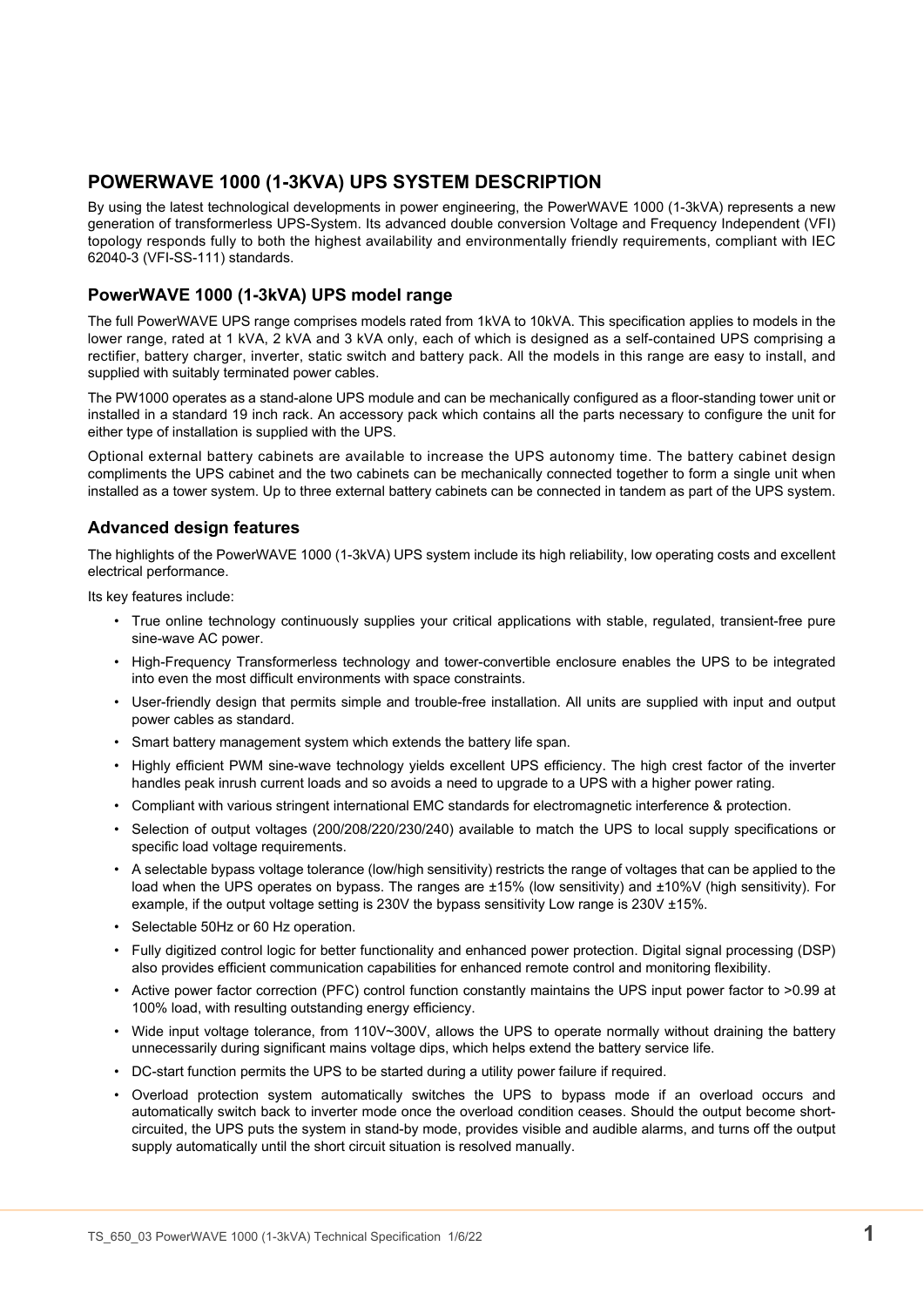# **GENERAL SPECIFICATION**

# **UPS Cabinet**

| <b>Model Rating</b>                                   | 1 kVA      | 2 kVA                                                                                                                                                                                                                                                                                                                                                                                                                                                                                                                                                                                                   | 3 kVA                                                |                 |
|-------------------------------------------------------|------------|---------------------------------------------------------------------------------------------------------------------------------------------------------------------------------------------------------------------------------------------------------------------------------------------------------------------------------------------------------------------------------------------------------------------------------------------------------------------------------------------------------------------------------------------------------------------------------------------------------|------------------------------------------------------|-----------------|
| Apparent output power                                 | VA         | 1000                                                                                                                                                                                                                                                                                                                                                                                                                                                                                                                                                                                                    | 2000                                                 | 3000            |
| Real output power (@180-300VAC, PF=0.9)               | W          | 900                                                                                                                                                                                                                                                                                                                                                                                                                                                                                                                                                                                                     | 1800                                                 | 2700            |
| Autonomy time (standard battery 100% load)            | min.       | >4                                                                                                                                                                                                                                                                                                                                                                                                                                                                                                                                                                                                      | >4                                                   |                 |
| Topology                                              |            | Double conversion on-line VFI-SS-111                                                                                                                                                                                                                                                                                                                                                                                                                                                                                                                                                                    |                                                      |                 |
| Form factor                                           |            | 19"-Rack / Tower                                                                                                                                                                                                                                                                                                                                                                                                                                                                                                                                                                                        |                                                      |                 |
| Input:                                                |            |                                                                                                                                                                                                                                                                                                                                                                                                                                                                                                                                                                                                         |                                                      |                 |
| Voltage                                               | <b>VAC</b> | Single phase, 110 - 300 VAC (@60% load)<br>Single phase, 150 - 300 VAC (@75% load)<br>Single phase, 180 - 300 VAC (@100% load)                                                                                                                                                                                                                                                                                                                                                                                                                                                                          |                                                      |                 |
| Frequency                                             | Hz         | 50 or 60 Hz, ± 5 Hz                                                                                                                                                                                                                                                                                                                                                                                                                                                                                                                                                                                     |                                                      |                 |
| Power factor                                          |            | >0.99 at full rated linear load                                                                                                                                                                                                                                                                                                                                                                                                                                                                                                                                                                         |                                                      |                 |
| Input power connection                                |            | 10A IEC 320-C14                                                                                                                                                                                                                                                                                                                                                                                                                                                                                                                                                                                         | 10A IEC 320-C14                                      | 16A IEC 320-C20 |
| Output:                                               |            |                                                                                                                                                                                                                                                                                                                                                                                                                                                                                                                                                                                                         |                                                      |                 |
| Voltage                                               | <b>VAC</b> | Single phase, 230 VAC, selectable at 200/208/220/230/240 VAC<br>2 switched programmable outputs (setting via software)                                                                                                                                                                                                                                                                                                                                                                                                                                                                                  |                                                      |                 |
| Switching time Inverter-Bypass (typical)              | ms         | 4ms (typical) / 0ms (optional)<br>4ms (typical)                                                                                                                                                                                                                                                                                                                                                                                                                                                                                                                                                         |                                                      |                 |
| Voltage regulation                                    | %          | $±1$ (until low battery warning)                                                                                                                                                                                                                                                                                                                                                                                                                                                                                                                                                                        |                                                      |                 |
| Frequency                                             | Hz         | 50/60 Hz, ±0.2% Unless synchronised to line                                                                                                                                                                                                                                                                                                                                                                                                                                                                                                                                                             |                                                      |                 |
| Synchronisation window                                | Hz         | ±3 Hz or ±1 Hz (selectable)                                                                                                                                                                                                                                                                                                                                                                                                                                                                                                                                                                             |                                                      |                 |
| Voltage distortion (THD)                              | $\%$       | $\leq$ 3% (linear load), $\leq$ 7% (non linear load)                                                                                                                                                                                                                                                                                                                                                                                                                                                                                                                                                    |                                                      |                 |
| Overload capability (AC Mode)<br>(Tolerance ±1%)      | %          | <105% Load = continuous operation,<br>from 106%120% Load = transfer to bypass after 30 Sec.<br>from 121%150% Load = transfer to bypass after 10 Sec<br>>150% Load = transfer to bypass immediately<br>Buzzer continuously alarms                                                                                                                                                                                                                                                                                                                                                                        |                                                      |                 |
| Overload capability (BATTERY Mode)<br>(Tolerance ±1%) | %          | Up to 105% Load = continuous operation,<br>from $106\%120\%$ Load = shut down after 30 Sec.<br>from $121\%150\%$ Load = shut down after 10 Sec<br>>150% Load = shut down immediately<br>Buzzer continuously alarms                                                                                                                                                                                                                                                                                                                                                                                      |                                                      |                 |
| Overload capability (BYPASS Mode)<br>(Tolerance ±1%)  | $\%$       | Up to 105% Load = continuous operation,<br>from $106\%120\%$ Load = shut down after 250 Sec.<br>from $121\%130\%$ Load = shut down after 125 Sec.<br>from $131\%135\%$ Load = shut down after 50 Sec.<br>from $136\%145\%$ Load = shut down after 20 Sec.<br>from $146\%148\%$ Load = shut down after 5 Sec.<br>from $149\%157\%$ Load = shut down after 2 Sec.<br>from $158\%176\%$ Load = shut down after 1 Sec.<br>from $177\%187\%$ Load = shut down after 0.32 Sec.<br>>188% Load = shut down after 0.16 Sec.<br>Buzzer continuously alarms<br>In normal mode: output breaker / electronic circuit |                                                      |                 |
| Short circuit handling                                |            | In bypass mode: input fuse                                                                                                                                                                                                                                                                                                                                                                                                                                                                                                                                                                              | In battery mode: output breaker / electronic circuit |                 |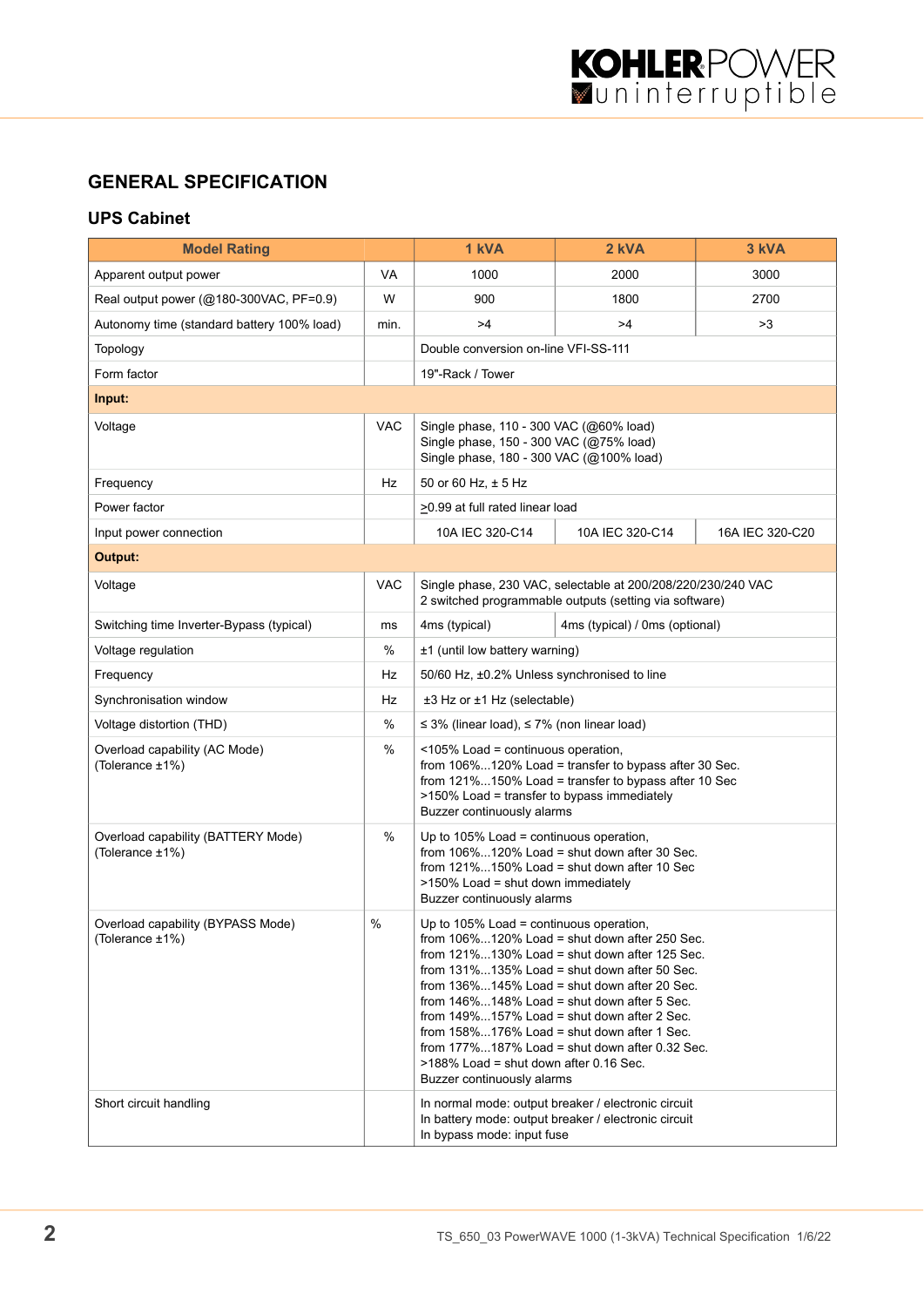# KOHLERPOWER

| <b>Model Rating</b>                          |              | 1 kVA                                                                                                                                     | 2 kVA               | 3 kVA                                      |
|----------------------------------------------|--------------|-------------------------------------------------------------------------------------------------------------------------------------------|---------------------|--------------------------------------------|
| Over-temperature (AC Mode)                   |              | Switch to bypass                                                                                                                          |                     |                                            |
| Over-temperature (On Battery Mode)           |              | Immediate UPS shutdown                                                                                                                    |                     |                                            |
| Crest factor                                 |              | 3:1                                                                                                                                       |                     |                                            |
| Heat dissipation (approx)                    | W            | 150                                                                                                                                       | 275                 | 415                                        |
| Output power connection                      |              | (3) 10A IEC 320-C13                                                                                                                       | (6) 10A IEC 320-C13 | (6) 10A IEC 320-C13<br>(1) 16A IEC 320-C19 |
| <b>Efficiency:</b>                           |              |                                                                                                                                           |                     |                                            |
| Mains operation (Full linear load @230V)     | %            | 90                                                                                                                                        | 91                  | 91                                         |
| Battery mode (Full linear load)              | %            | 86                                                                                                                                        | 87                  | 87                                         |
| ECO (bypass) mode (Full linear load @230V)   | %            | 97                                                                                                                                        | 97                  | 97                                         |
| <b>Environment:</b>                          |              |                                                                                                                                           |                     |                                            |
| Temperature (°C)                             | $^{\circ}$ C | Operating: 0°C~40°C / Storage: -10°C~50°C<br>The battery temperature must be maintained<br>at 20°C to ensure its lifespan is not reduced) |                     |                                            |
| Altitude                                     | m            | 0-2000m up to 40°C / 3000m up to 35°C                                                                                                     |                     |                                            |
| Humidity                                     | %            | 0%90%, non-condensing                                                                                                                     |                     |                                            |
| Sound level                                  | dBA          | $<$ 50 dBA                                                                                                                                |                     |                                            |
| <b>Batteries:</b>                            |              |                                                                                                                                           |                     |                                            |
| Quantity (internal)                          |              | 3                                                                                                                                         | 6                   | 6                                          |
| <b>Type VRLA</b>                             |              | 12V / 7.2Ah                                                                                                                               | 12V / 7.2Ah         | 12V / 9.0Ah                                |
| Rated battery voltage                        | <b>VDC</b>   | 36                                                                                                                                        | 72                  | 72                                         |
| Battery back-up time (@50%, 70%, 100% load)  | Mins         | >11, >8, >4                                                                                                                               | >11, >8, >4         | >9, >6, >3                                 |
| Charge current (Standard / Extended charger) | A            | 2.1A, 3.1A                                                                                                                                | 1.5A, 3.1A          | 1.5A, 3.1A                                 |
| Recharge time to 90%                         | Hrs          | 4 Hrs                                                                                                                                     | 4 Hrs               | 4 Hrs                                      |
| Float charging voltage                       | <b>VDC</b>   | 40.95 ±1%                                                                                                                                 | $81.9 \pm 1\%$      | $81.9 \pm 1\%$                             |
| Bulk charging voltage                        | <b>VDC</b>   | $42.3 \pm 1\%$                                                                                                                            | 84.6 ±1%            | 84.6 ±1%                                   |
| Discharging current (with UPS and Mains OFF) | uA           | $<$ 30uA                                                                                                                                  |                     |                                            |
| Life cycle (typical)                         |              | Up to 5 years, at Max. 20°C temperature                                                                                                   |                     |                                            |
| <b>Communications</b>                        |              |                                                                                                                                           |                     |                                            |
| Standard interfaces                          |              | EPO, RS-232                                                                                                                               |                     |                                            |
| Optional interfaces                          |              | 2nd RS-232, USB, CS141 SNMP card, Dry contact relay card                                                                                  |                     |                                            |
| Compatible platforms                         |              | Windows, Linux, Mac etc                                                                                                                   |                     |                                            |
| <b>Mechanical Data:</b>                      |              |                                                                                                                                           |                     |                                            |
| Dimensions (WxHxD)                           | mm           | 440 x 88(2U) x 405                                                                                                                        | 440 x 88(2U) x 600  | 440 x 88(2U) x 600                         |
| Weight (With internal Battery)               | kg           | 18 kg                                                                                                                                     | 34.4 kg             | 39.6 kg                                    |
| Input power connection                       |              | 10A IEC 320-C14                                                                                                                           | 10A IEC 320-C14     | 16A IEC 320-C20                            |
| Output power connection                      |              | (3) 10A IEC 320-C13                                                                                                                       | (6) 10A IEC 320-C13 | (6) 10A IEC 320-C13<br>(1) 16A IEC 320-C19 |
| Other connectors                             |              | 1 x USB, 1 x RS232, 1 x 2-pole EPO/ROO Connector 1 x Interface Slot                                                                       |                     |                                            |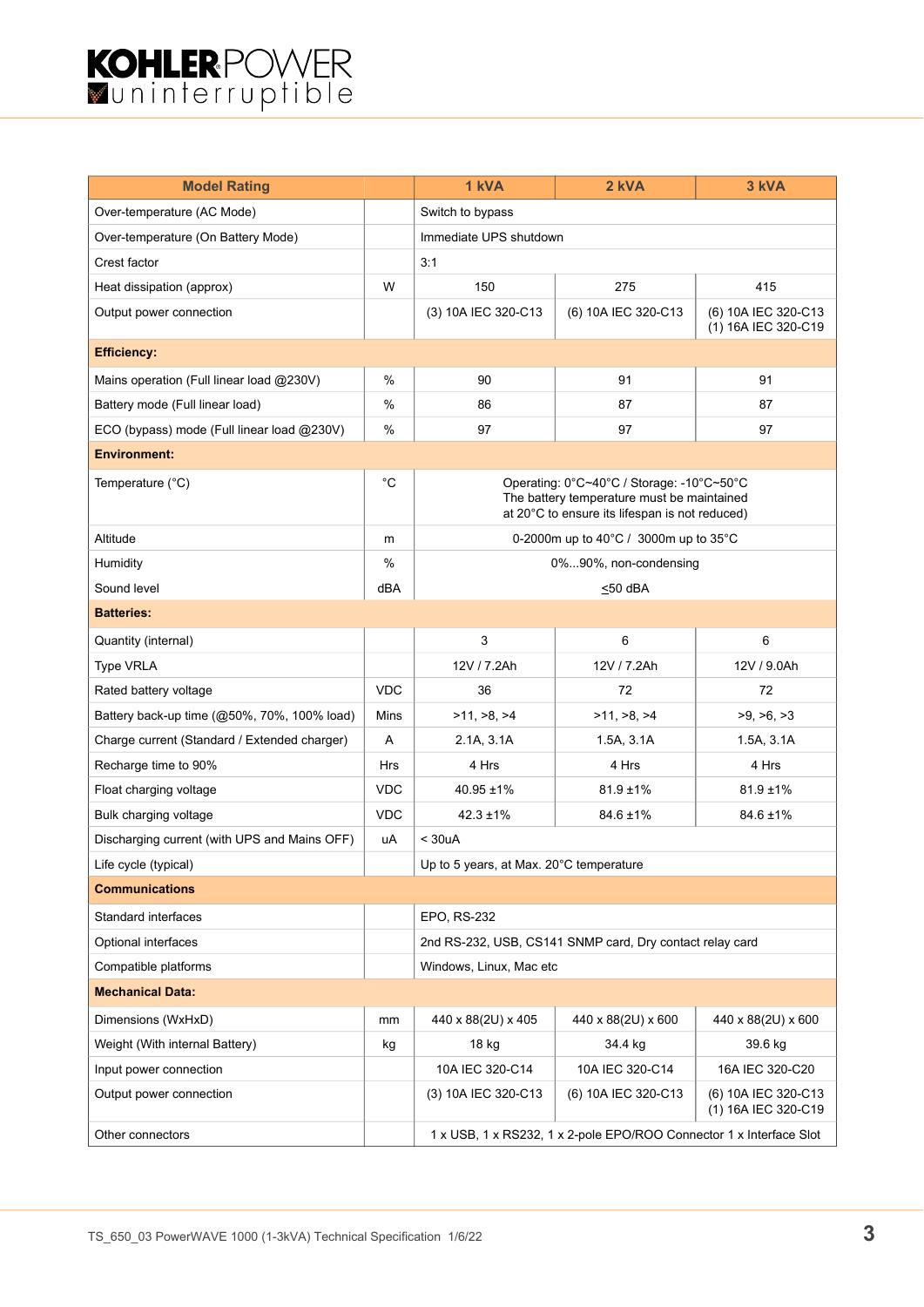# KOHLERPOWER

| <b>Model Rating</b>      |  | 1 kVA                                                                                                          | 2 kVA | 3 kVA |  |
|--------------------------|--|----------------------------------------------------------------------------------------------------------------|-------|-------|--|
| <b>Options:</b>          |  |                                                                                                                |       |       |  |
| Accessories              |  | <b>External bypass</b><br>External battery module(s)<br>Output distribution<br>19"- rack rails (up to 1 Meter) |       |       |  |
| <b>Compatibility:</b>    |  |                                                                                                                |       |       |  |
| Operating systems        |  | Windows, Unix (and derivatives), OS/2, Novell, AppleOS                                                         |       |       |  |
| <b>Audible Alarms:</b>   |  |                                                                                                                |       |       |  |
| Battery mode             |  | Will sound every 1.5 Seconds                                                                                   |       |       |  |
| <b>Battery low</b>       |  | Resounds every 2.0 Seconds                                                                                     |       |       |  |
| Overload                 |  | Resounds every 3.0 Seconds                                                                                     |       |       |  |
| General error            |  | Will sound permanently (or every 3 Seconds)                                                                    |       |       |  |
| <b>Standards:</b>        |  |                                                                                                                |       |       |  |
| Safety                   |  | IEC/EN 62040-1-1                                                                                               |       |       |  |
| <b>EMC-Compatibility</b> |  | EN 62040-2, EN 61000-3-2, EN61000-3-3,                                                                         |       |       |  |
| Performance features     |  | IEC/EN 62040-3                                                                                                 |       |       |  |
| Product certification    |  | <b>CE</b>                                                                                                      |       |       |  |
| <b>Protection Class</b>  |  | IP 20                                                                                                          |       |       |  |
| Manufacturing standards  |  | ISO 9001.2000                                                                                                  |       |       |  |

# **External battery cabinet**

| <b>Model Rating</b>         |            | 230V - 1 kVA                                                                                                                                                | 230V - 2 kVA / 3 kVA       |
|-----------------------------|------------|-------------------------------------------------------------------------------------------------------------------------------------------------------------|----------------------------|
| Battery voltage             | <b>VDC</b> | 36                                                                                                                                                          | 72                         |
| Battery number & capacity   | Ah         | 6x 12V/7Ah-9Ah                                                                                                                                              | 12x 12V/7Ah-9Ah            |
| <b>Battery strings</b>      |            | 2x Strings of 3 batteries                                                                                                                                   | 2x Strings of 6 batteries. |
| Dimensions (WxHxD) mm       | mm         | 440 x 88(2U) x 405                                                                                                                                          | 440 x 88(2U) x 600         |
| Weight (Empty)              | kg         | 4.7 kg                                                                                                                                                      | 4.9 kg                     |
| Weight (with 9Ah Batteries) | kg         | 17.3 kg                                                                                                                                                     | 30.1 kg                    |
| Output current (Max)        | A          | 50                                                                                                                                                          | 50                         |
| Operating environment       |            | $0 \sim 40^{\circ}$ C / 32 $\sim$ 104° (The battery temperature must be maintained at<br>20°C to ensure lifespan is not reduced)<br>30-90%RH non-condensing |                            |
| Storage environment         |            | $-15 - 45^{\circ}$ C / $5 - 113^{\circ}$ F<br>30-90%RH non-condensing                                                                                       |                            |
| Compliance                  |            | CE / cTUVus                                                                                                                                                 |                            |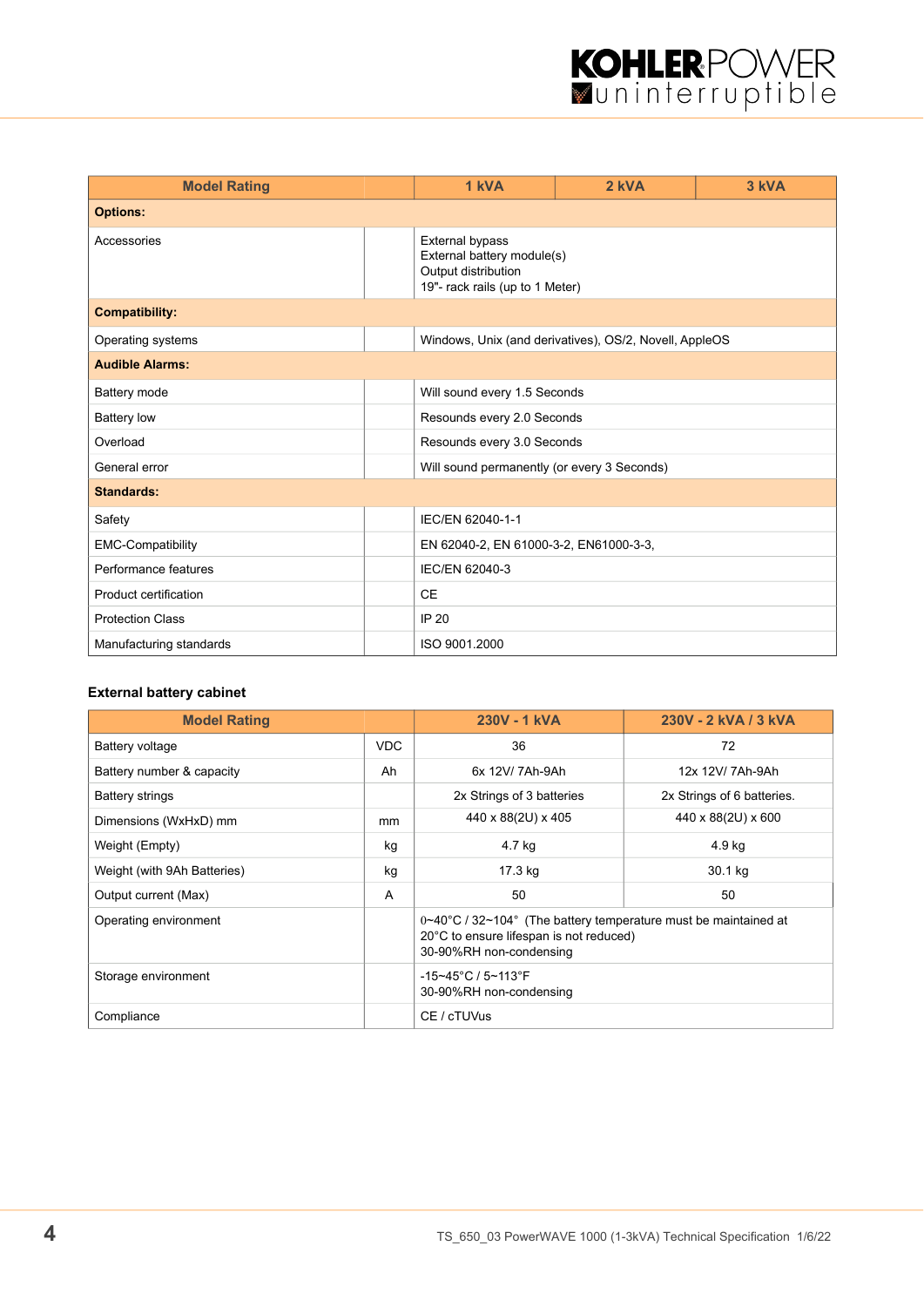

# **UPS CONTROL PANEL**

The front-mounted UPS Control Panel is easy to operate and comprises three areas:



#### **LED Indicators**



#### **Input mains supply status**

This led is permanently ON if the mains supply is within in the normal operating range of 160~300 VAC, and flashes if the supply falls to 120~159 VAC. If the led is OFF it indicates a mains supply failure.



#### **Programmable outlet status**

The programmable outlets are normally connected to less critical loads which can be shed when the utility power fails. This reduces the load on the battery as it discharges and thereby increases the back-up time for the more critical loads which are connected to the unswitched UPS outlet(s). The indicators are permanently ON when the outlets are live.



#### **Bypass supply status**

This led is permanently ON when the UPS is operating in the ECO mode and flashes when the load is transferred to bypass – either manually or due to a detected fault.



#### **UPS fault indication**

This LED illuminates to indicate the presence of a fault condition within the UPS that needs attention. It is usually accompanied by an audible alarm.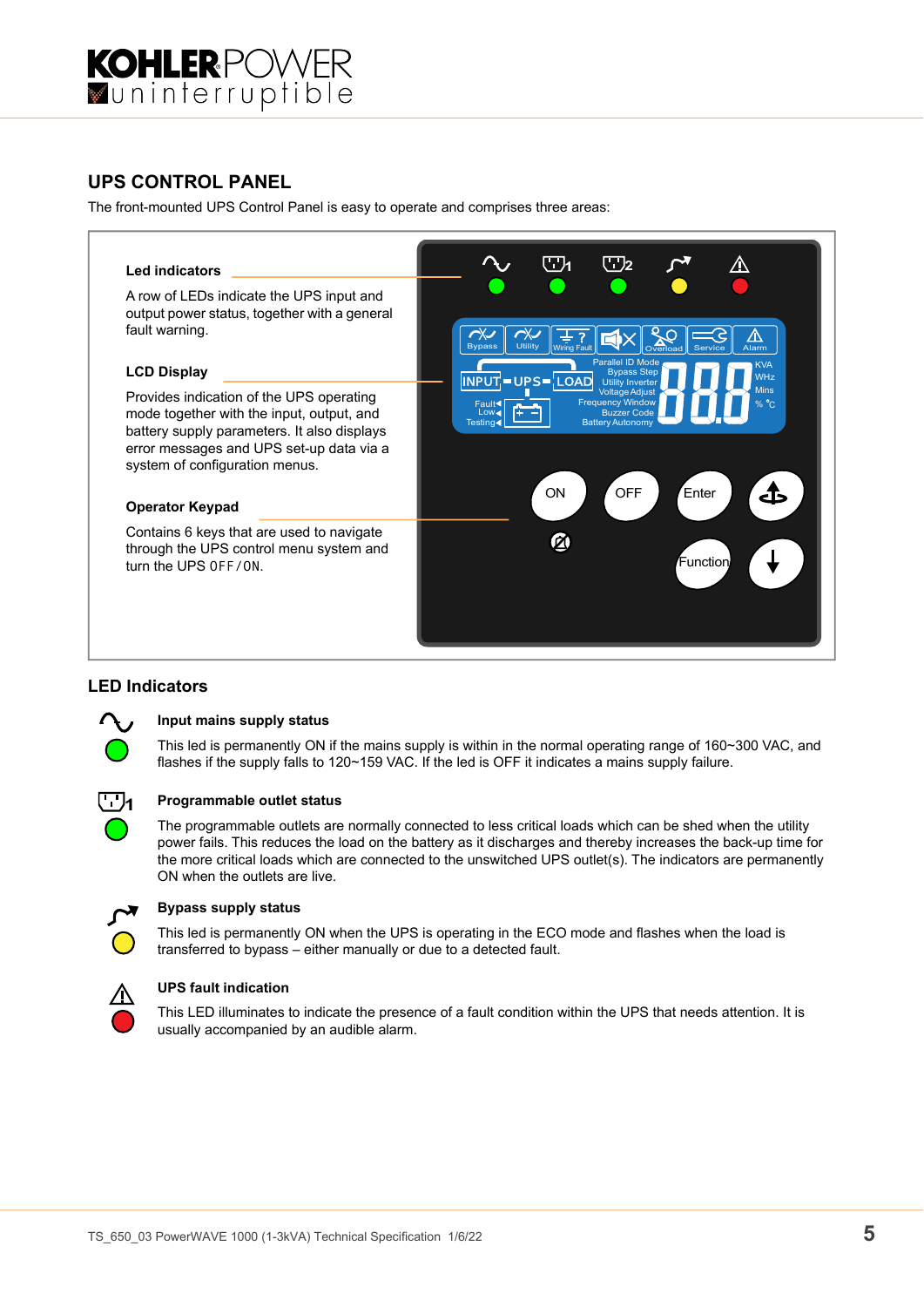

# **LCD Display**

The LCD display contains a row of warning symbols, a mimic diagram which indicates the power path through the UPS, a battery status indicator and a multi-function 3-digit numerical display which can be selected to indicate a range of operating parameters. Each of these areas are described below.



#### **Warning symbols**



#### **Bypass input abnormal:**

UPS fails to transfer to bypass, bypass abnormal in ECO mode



#### **Utility input abnormal:**

The utility mains supply is outside the UPS pre-set operating window



#### **Wiring fault:**

Site wiring problem such as reversed Line-Neutral connection



#### **Alarm buzzer silent**

The alarm buzzer has been silenced or disabled



# **Overload:**

The UPS output is overloaded



# **Service:**

The UPS is operating in its service mode

#### **Alarm:**

An alarm condition is present. This remains active after the audible alarm is reset if the alarm still exists.

#### **Meter Display**

Alarm

Æ

When the UPS is turned on, you can scroll through the measurement display screens using the UP and DOWN keys on the operator keypad. The parameter display sequence is as numbered in the table below and loops around in either direction.

| Utility Voltage (V)      | 4 Inverter Frequency (Hz) | Battery Voltage (V)        |
|--------------------------|---------------------------|----------------------------|
| 2 Utility Frequency (Hz) | 5 Inverter Load %         | 8 Battery Autonomy (mins.) |
| 3 Inverter voltage (V)   | 6 Inverter Load (A)       | 9 UPS Temperature (°C)     |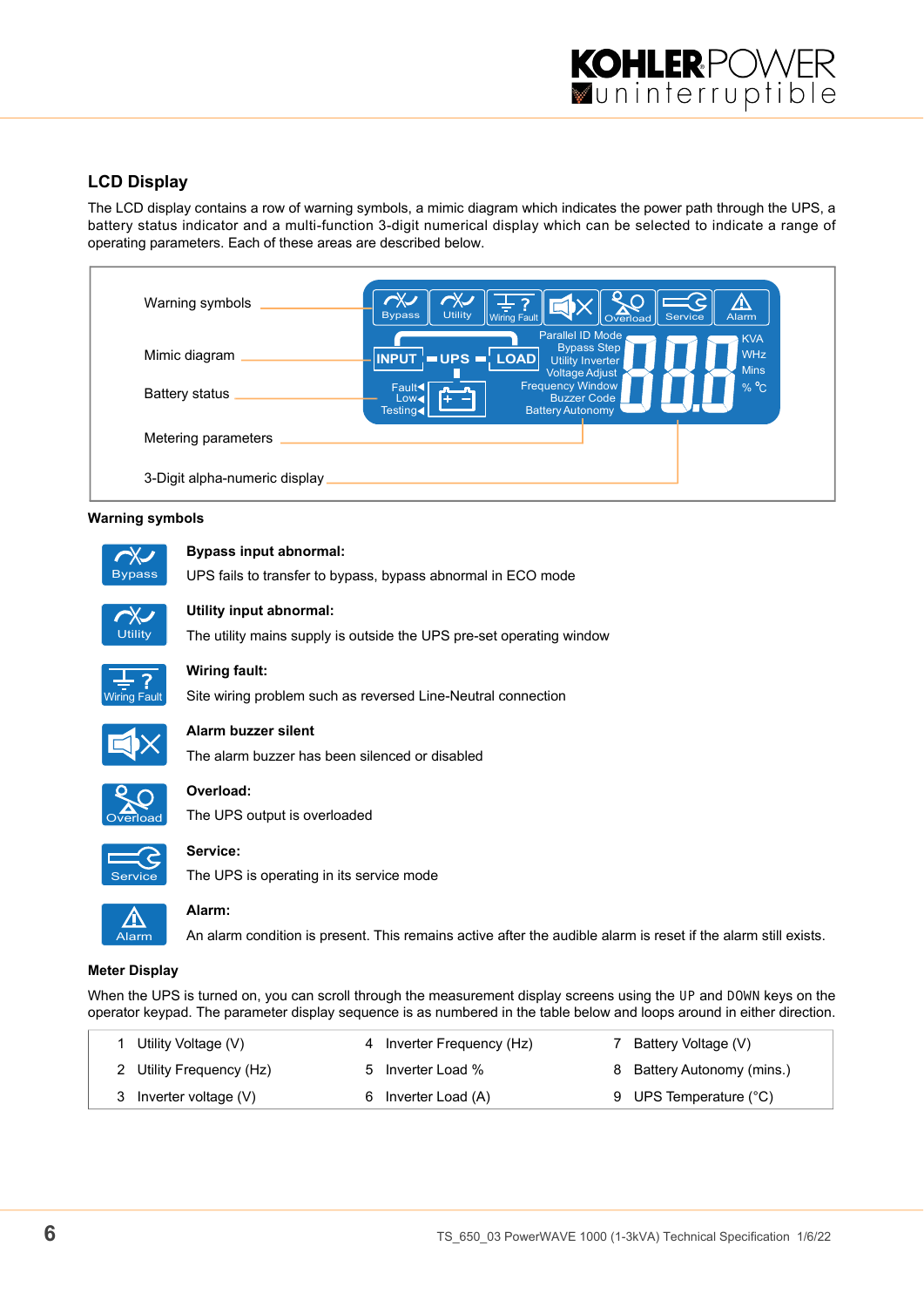

# **COMMUNICATION OPTIONS**

The UPS has several provisions for communicating with external devices and systems, including:

- External Emergency Power Off (EPO).
- RS-232 and USB ports to provide communication with monitoring software installed on a remote PC.
- Optional card slot that can be used with:

– an intelligent CS141 card for local or area network UPS monitoring and control OR

– a Dry Contact relay card to provide volt-free signalling that can be integrated into an external alarm monitoring or building management system.

All communication ports, including the optional cards, can be active and used simultaneously to monitor the UPS status; however, only one communication interface at a time can control the UPS. This is determined on a priority basis, with the higher priority interface gaining control.

The interface control priorities are as follows:

- EPO input port
- Optional interface card
- Optional USB
- Optional RS-232

### **Emergency Power Off (EPO)**



The Emergency Power Off (EPO) option allows you to turn off the UPS using an external switch or contact that is wired to the EPO terminal block on the back of the UPS. The external circuit consists of a 'normally open' external contact that will power-off the UPS when the contact is closed. The connection should be made using a screened, single pair cable (0.5mm²) with a maximum length of 100 metres.

When the EPO circuit is activated the UPS output will turn off, removing power to the load, but the battery charger will remain operational to maintain battery charging. An EPO alarm is shown on the LCD display but you can still scroll through and monitor the UPS input, battery and output metering.

#### **RS-232 Computer serial interface**



*Note: The USB port is connected in parallel with RS-232 port and outputs the same data stream.*

When used in conjunction with suitable software, the RS-232 and USB ports allow the connected PC to continuously monitor the input mains voltage and UPS status, and display appropriate operating data and messages.

The RS-232 connector is a 9-pin female D-type and can be connected to a PC using standard serial cable. The maximum permitted RS-232 cable length is 15 metres.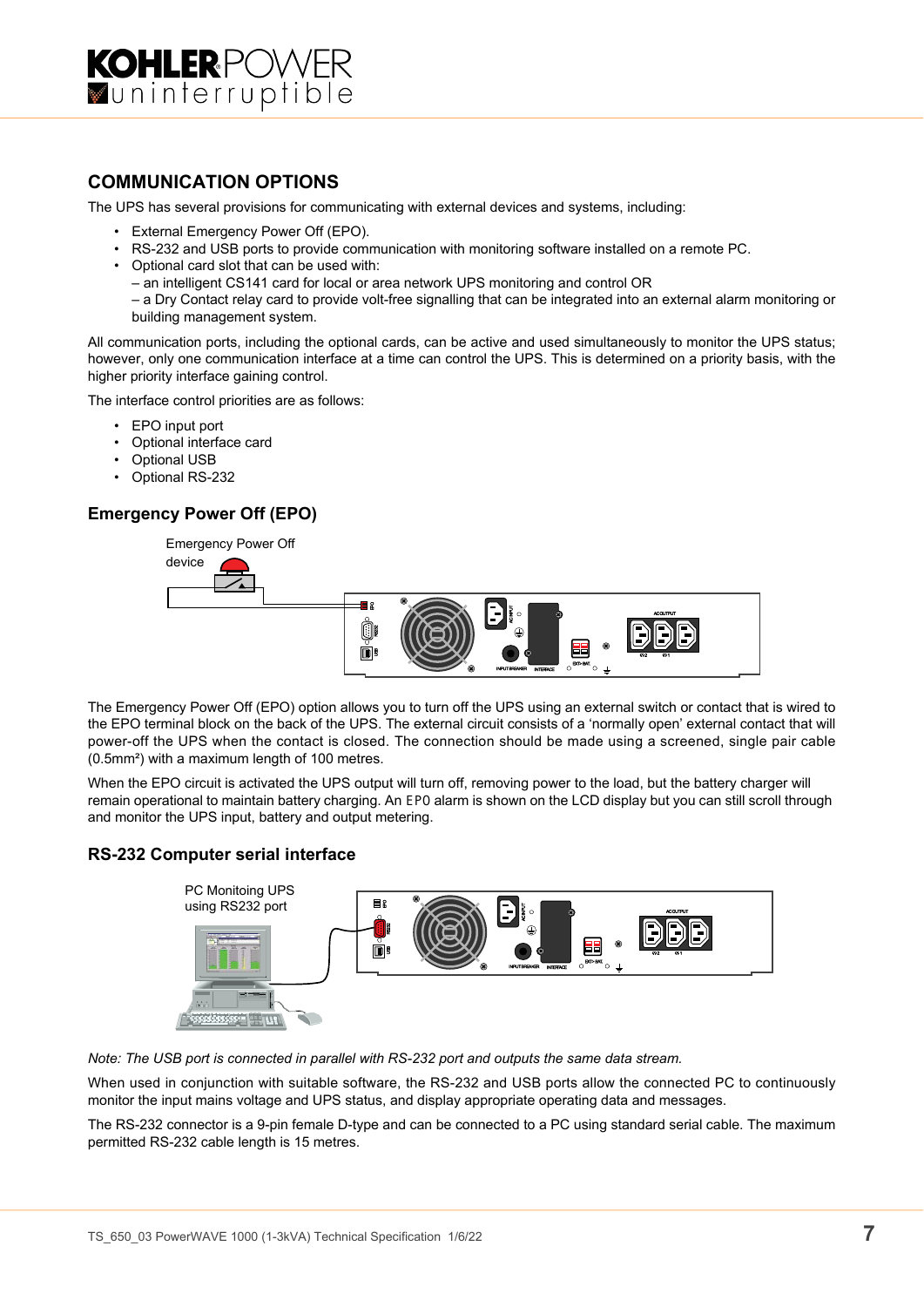# **CS141 /SMNP adapters**



Simple Network Management Protocol (SNMP) is a world-wide, standardised communication protocol that can be used to monitor any network-connected device via a simple control language and display the results in a browser-based application. The software agent built in to the CS141 adapter card makes the UPS data available in this SNMP format which can then be utilized by a number of UPS management software applications.

The card contains a serial interface, which can be connected directly to a computer's serial port, and an RJ-45 connector which allows it to be connected to a network using a standard CAT-5 cable. The SNMP adapter can be configured via Telnet, http (browser) or serial connection. For normal operation, at least one Ethernet network connection is necessary.

Once installed, the UPS-Management software agent, which is already installed in the card, monitors the UPS operation and outputs its data in SNMP format to the connected network. The card enables automated generation of event/alarm emails, server controlled shut down (with optional licenses) and other tasks, and can also be integrated with BMS software over a local area network (LAN) for SNMP or Modbus information over IP. Kohler Uninterruptible Power Ltd. offer monitoring software with SNMP functionality for Novell, OS/2, and Windows that run both on INTEL and on ALPHA, DEC VMS and Apple.

An optional external SNMP adapter can be connected to the UPS via its RS232 port if the UPS card slot is in use (e.g. DCE card fitted) but SNMP facilities are still required.

#### *RCCMD*

RCCMD (Remote Console Command Module) for 'multi-server shut down' is an independent software module intended for transmitting and receiving 'remote commands'. Using the 'RCCMD send' function, the SNMP adapter can send status messages to connected users or initiate automatic shut down throughout the whole network. Our CS141 SNMP adapters are fully compatible with RCCMD.

# **AS400 (dry contact) card**

The DCE dry contact card provides volt-free signalling outputs that can be integrated into an external alarm monitoring panel or building management system.

All the output connections at pins 1-7 are switched by relays whose pole contacts are connected to terminal 8 (common). This illustration shows an example of the INVERTER ON relay. Note that all the outputs to terminals 1- 7 are link-selectable to be either short-circuit or open-circuit to the common Pin 8 when the monitored parameter is 'active'. Details for configuring the links are provided in the documentation that accompanies the card.

Terminals 9 an 10 are inputs that can be used to shut down the UPS when en external voltage of 6-25VDC is applied, as shown.

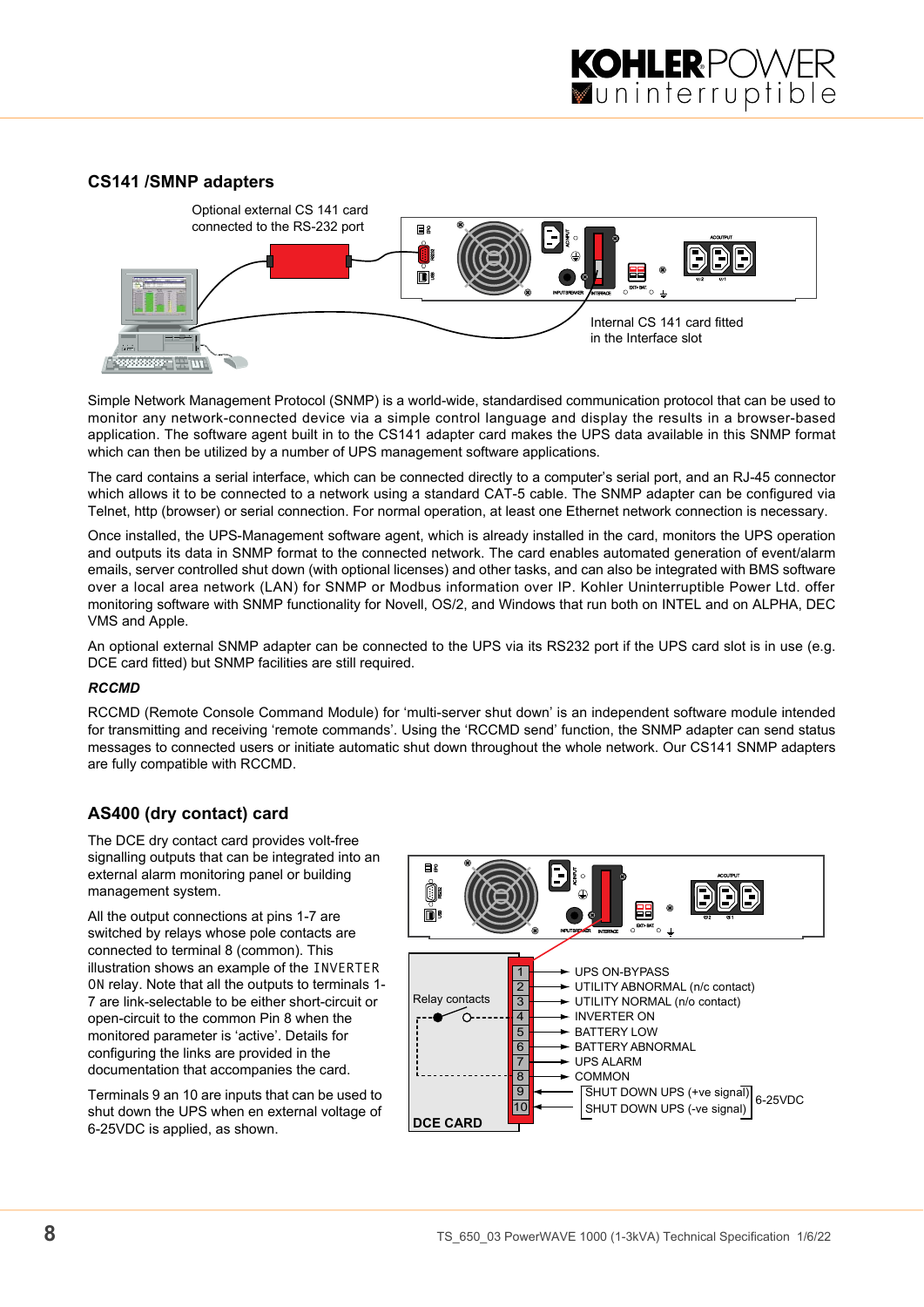

# **INSTALLATION PLANNING**

The following *guidelines* should be taken into account when planning a suitable location and environment for the PowerWAVE 1000 (1-3kVA) UPS installation.

### **Choosing a suitable installation location**

#### **Environment considerations summary:**

- Avoid high ambient temperature, moisture and humidity:
	- temperature should be between 0°~40°C.
	- the battery temperature must be maintained at 20°C to ensure its lifespan is not reduced
	- humidity should be less than 90% non-condensing
- An adequate cooling air flow must be available if necessary to sustain a suitable temperature
- Ensure no dust or corrosive/explosive gasses are present.

#### **Location considerations summary:**

- The UPS is not designed for outdoor use<br>• The installation location must be vibration
- The installation location must be vibration free, clean, dry and free of excessive dust
- If the UPS system is installed as a Tower system, the supporting surface should be non-flammable
- The UPS must not be installed in a corrosive environment or in the vicinity of flammable items
- Local fire protection standards must be respected
- The ventilation grills at the front of the UPS and extractor fans at the rear of the UPS must not be obstructed at any time
- The UPS power supplies must be readily available
- The UPS equipment must be installed with the clearances illustrated below. If it is to be installed as a Tower system the connected cables must be of an adequate length to allow the UPS to me manoeuvred for maintenance access if necessary, as shown.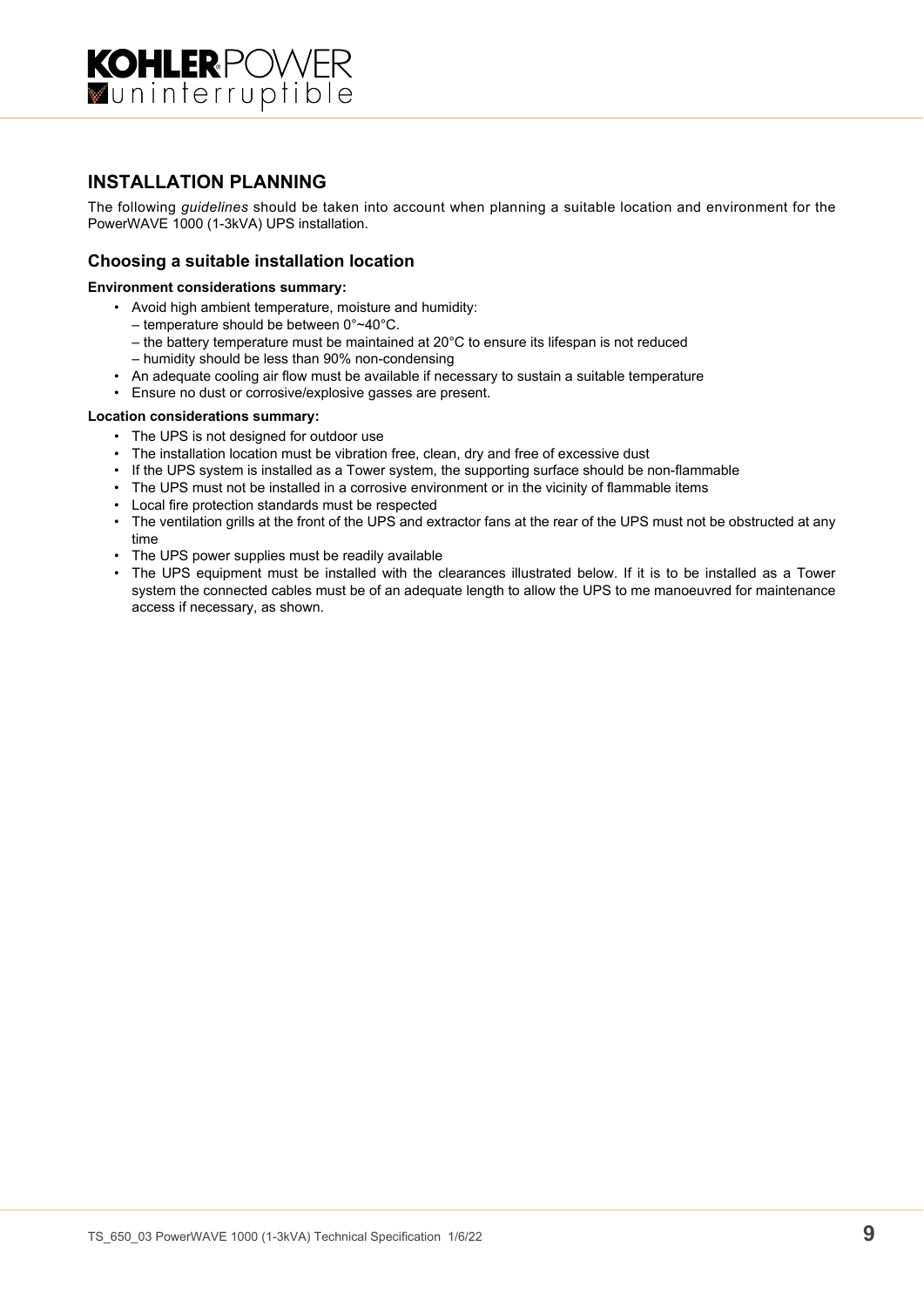# **Clearances**

**Tower installation**



The total width of the system hardware can range from 88mm, for a stand-alone UPS cabinet, up to 352mm where the maximum of three (optional) battery cabinets are attached to the UPS cabinet – only one battery cabinet shown in the diagram above.